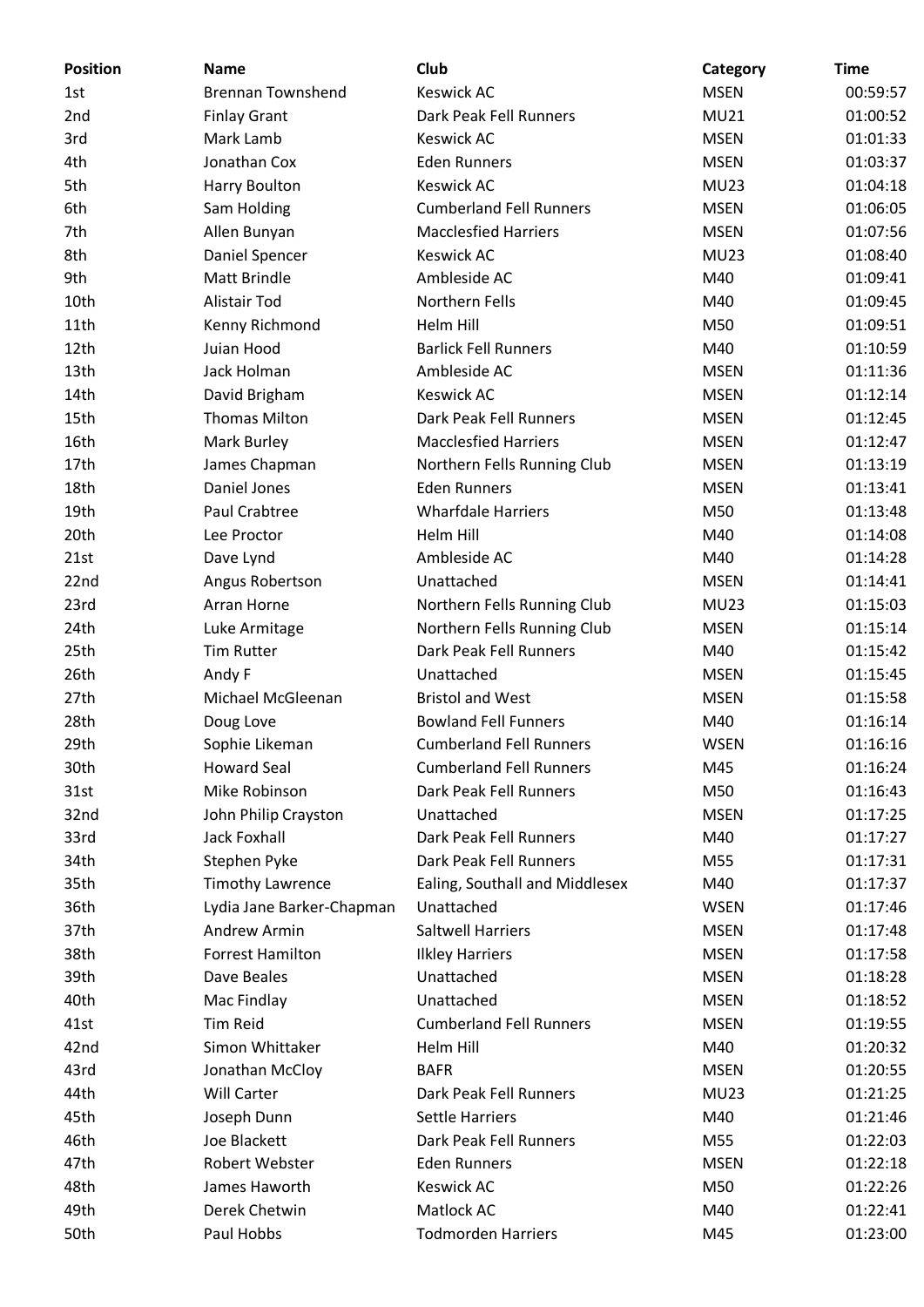| 51st  | <b>Steve Angus</b>             | <b>Keswick AC</b>                   | M50         | 01:23:21 |
|-------|--------------------------------|-------------------------------------|-------------|----------|
| 52nd  | Lou Osborn                     | Ambleside AC                        | W50         | 01:23:26 |
| 53rd  | Chris Neil                     | <b>Eden Runners</b>                 | M40         | 01:23:37 |
| 54th  | Peter Crompton                 | <b>Cumberland Fell Runners</b>      | M65         | 01:23:57 |
| 55th  | Frank Morgan                   | <b>Settle Harriers</b>              | <b>MU23</b> | 01:23:57 |
| 56th  | <b>Shirley Murray</b>          | <b>Keswick AC</b>                   | <b>WSEN</b> | 01:24:05 |
| 57th  | <b>Tom Caller</b>              | Durham Fell Runners                 | <b>MU23</b> | 01:24:19 |
| 58th  | Andrew Bradley                 | <b>Cumberland Fell Runners</b>      | M55         | 01:24:26 |
| 59th  | Lawrence Stefan Murray         | <b>Eden Runners</b>                 | <b>MSEN</b> | 01:24:30 |
| 60th  | <b>Richard Bedlow</b>          | Tring RC                            | M40         | 01:24:34 |
| 61st  | Paul Cook                      | Esk Valley Fell Club                | M40         | 01:24:40 |
| 62nd  | Tim Lofthouse                  | <b>Fell Runners Association</b>     | M55         | 01:24:47 |
| 63rd  | <b>Matty Brennan</b>           | Derby Runner                        | M40         | 01:25:01 |
| 64th  | Ian Harrington                 | <b>Helm Hill</b>                    | M45         | 01:25:09 |
| 65th  | Carl Algeo                     | Northern Fells Running Club         | <b>MSEN</b> | 01:25:13 |
| 66th  | Micky Mallen                   | <b>Heaton Harriers</b>              | M45         | 01:26:00 |
| 67th  | Daniel Worsell                 | <b>Cumberland Fell Runners</b>      | <b>MSEN</b> | 01:26:09 |
| 68th  | Anthony Bolton                 | Northern Fells Running Club         | M55         | 01:26:13 |
| 69th  | <b>Philip Pearson</b>          | Northern Fells Running Club         | M60         | 01:26:26 |
| 70th  | Samuel Barton                  | Unattached                          | <b>MSEN</b> | 01:26:27 |
| 71st  | Calvin Routledge               | Ambleside AC                        | <b>MSEN</b> | 01:26:42 |
| 72nd  | Jenny Rice                     | Helm Hill                           | <b>WSEN</b> | 01:26:51 |
| 73rd  | <b>Mark Fleming</b>            | <b>Keswick AC</b>                   | M50         | 01:26:53 |
| 74th  | John Skelton                   | <b>Cumberland Fell Runners</b>      | M45         | 01:26:55 |
| 75th  | <b>Ross Coles</b>              | <b>Cumberland Fell Runners</b>      | <b>MSEN</b> | 01:27:03 |
| 76th  | Paul Jennings                  | <b>Cumberland Fell Runners</b>      | M55         | 01:27:06 |
| 77th  | James Neilson                  | Unattached                          | <b>MSEN</b> | 01:27:08 |
| 78th  | Neil Sidaway                   | <b>Cumberland Fell Runners</b>      | M55         | 01:27:40 |
| 79th  | <b>Richard Clarke-Williams</b> | <b>Macclesfied Harriers</b>         | <b>MSEN</b> | 01:27:42 |
| 80th  | Tim Barker-Chapman             | Unattached                          | <b>MSEN</b> | 01:27:51 |
| 81st  | Mike Harrison                  | <b>Cumberland Fell Runners</b>      | M50         | 01:28:24 |
| 82nd  | James McMurtry                 | Ashbourne RC                        | M55         | 01:28:28 |
| 83rd  | David Cowburn                  | Chorley Athletic And Triathlon Club | M45         | 01:28:33 |
| 84th  | Steven O'Keefe                 | Northern Fells Running Club         | M50         | 01:28:36 |
| 85th  | <b>Rob Bittins</b>             | <b>Macclesfied Harriers</b>         | M55         | 01:28:47 |
| 86th  | <b>Thomas Sealy</b>            | Unattached                          | M55         | 01:28:47 |
| 87th  | Peter German                   | Helm Hill                           | M40         | 01:29:22 |
| 88th  | Duncan Jonathan Allen          | Unattached                          | <b>MSEN</b> | 01:30:33 |
| 89th  | Sean Robinson                  | <b>Howgill Harriers</b>             | M40         | 01:30:46 |
| 90th  | Shaun Jackson                  | Altrincham                          | M50         | 01:30:51 |
| 91st  | David Baglee                   | <b>Eden Runners</b>                 | M60         | 01:31:12 |
| 92nd  | Peter Jobes                    | Northumberland Fell Runners         | <b>MSEN</b> | 01:31:20 |
| 93rd  | Chris Draper                   | <b>Cumberland Fell Runners</b>      | M40         | 01:31:37 |
| 94th  | Andrew Graham                  | <b>Cumberland Fell Runners</b>      | M50         | 01:31:42 |
| 95th  | Michael Toman                  | <b>Accrington RoadRunners</b>       | M55         | 01:31:45 |
| 96th  | <b>Giles Hawking</b>           | <b>York Knavesmire Harriers</b>     | M45         | 01:31:45 |
| 97th  | <b>Digby Harris</b>            | <b>Pennine Fell Runners</b>         | M50         | 01:31:51 |
| 98th  | <b>Becks Smith</b>             | Unattached                          | W40         | 01:31:59 |
| 99th  | <b>Steve Swallow</b>           | <b>Macclesfied Harriers</b>         | M50         | 01:32:22 |
| 100th | Matty Jackman                  | Ambleside AC                        | <b>MSEN</b> | 01:32:36 |
| 101st | Jennie Chatterley              | <b>Cumberland Fell Runners</b>      | W50         | 01:32:55 |
|       |                                |                                     |             |          |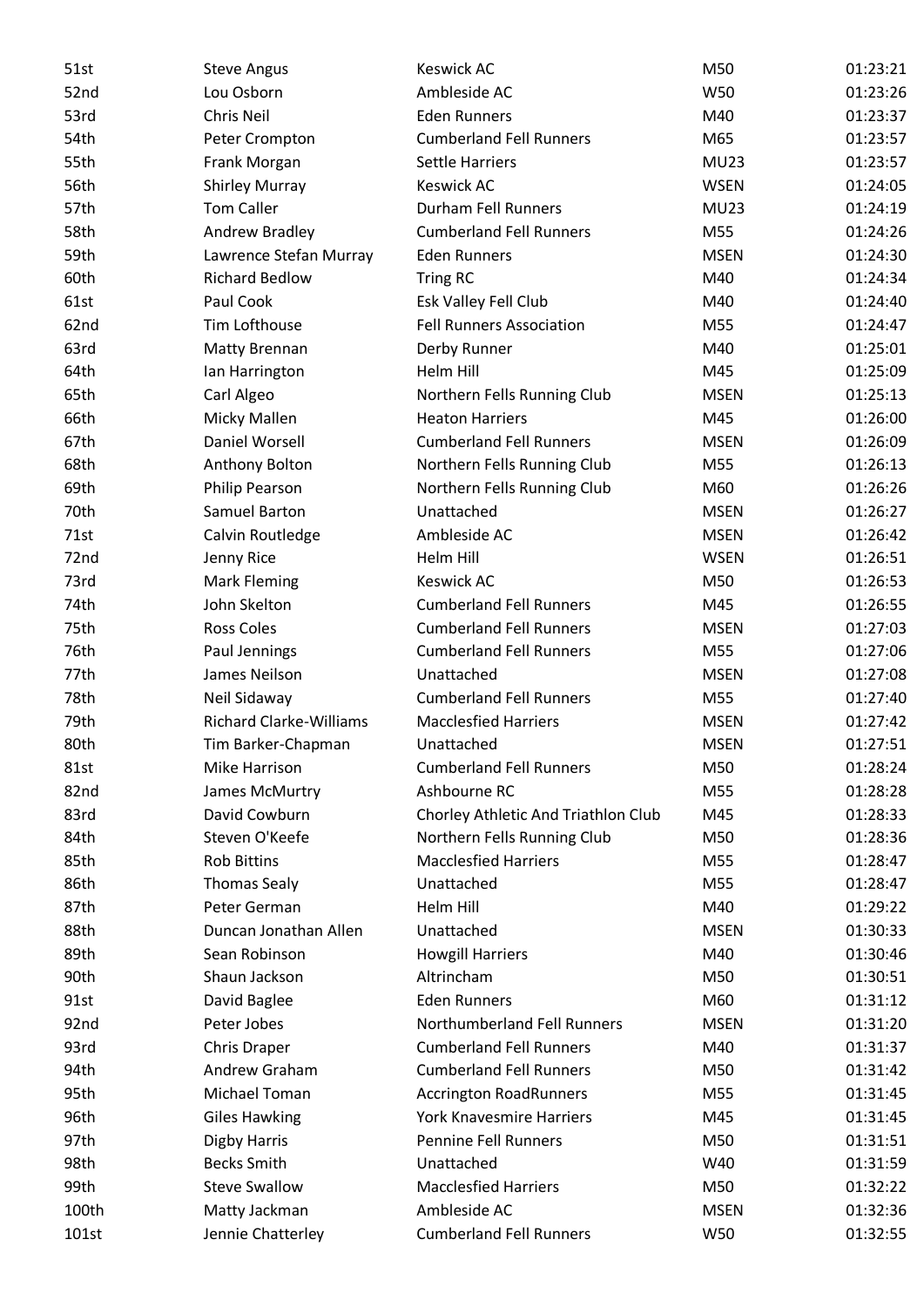| 102nd | Thomas Readman         | Unattached                          | <b>MSEN</b> | 01:32:57 |
|-------|------------------------|-------------------------------------|-------------|----------|
| 103rd | Anna Oakes-Monger      | Unattached                          | <b>WSEN</b> | 01:32:59 |
| 104th | Nick Brown             | Unattached                          | <b>MSEN</b> | 01:33:05 |
| 105th | <b>Richard Mavin</b>   | Northern Fells Running Club         | M55         | 01:33:09 |
| 106th | Mark Ellithorn         | Chorley Athletic And Triathlon Club | M55         | 01:33:22 |
| 107th | Neil Weightman         | Northern Fells Running Club         | M55         | 01:33:25 |
| 108th | <b>Ruth Bell</b>       | Helm Hill                           | <b>WSEN</b> | 01:33:38 |
| 109th | Mark Wise              | <b>Cumberland Fell Runners</b>      | M60         | 01:34:24 |
| 110th | Ali Richards           | Helm Hill                           | W45         | 01:34:26 |
| 111th | Jayne Rigby            | Helm Hill                           | W45         | 01:34:34 |
| 112th | <b>Richard Clarke</b>  | Northern Fells Running Club         | M50         | 01:34:37 |
| 113th | Hannah Keenan          | Helm Hill                           | <b>WSEN</b> | 01:35:05 |
| 114th | Geoff Cooper           | Matlock AC                          | M50         | 01:35:13 |
| 115th | John Williams          | <b>Eden Runners</b>                 | M45         | 01:36:20 |
| 116th | <b>Andrew Gibbs</b>    | Unattached                          | <b>MSEN</b> | 01:36:24 |
| 117th | John Nicoll            | Northern Fells Running Club         | M50         | 01:36:35 |
| 118th | David Carter           | <b>Royston Runners</b>              | <b>MSEN</b> | 01:37:01 |
| 119th | Oliver Childs          | <b>Keswick AC</b>                   | <b>MSEN</b> | 01:37:07 |
| 120th | Karen Bridge           | <b>Eden Runners</b>                 | W50         | 01:37:13 |
| 121st | <b>Andew Mansfield</b> | <b>Steel City Striders</b>          | M45         | 01:37:44 |
| 122nd | Kathleen O'Donnell     | <b>Macclesfied Harriers</b>         | W45         | 01:37:51 |
| 123rd | Les Barker             | <b>Cumberland Fell Runners</b>      | M50         | 01:38:08 |
| 124th | David Todd             | <b>Saltwell Harriers</b>            | M40         | 01:38:41 |
| 125th | Stephen Breeze         | <b>Cumberland Fell Runners</b>      | M50         | 01:38:48 |
|       | <b>Samuel Thomas</b>   |                                     |             |          |
| 126th | Huddlesden             | Unattached                          | <b>MSEN</b> | 01:39:30 |
| 127th | Adam Rancliffe         | Ambleside AC                        | <b>MSEN</b> | 01:39:44 |
| 128th | Helen Harrison         | <b>Barlick Fell Runners</b>         | <b>WSEN</b> | 01:39:52 |
| 129th | <b>Craig Mitchell</b>  | Knaresbrough Striders               | <b>MSEN</b> | 01:40:03 |
| 130th | Allen Miller           | Unattached                          | M60         | 01:40:06 |
| 131st | Nick Latham            | <b>Elvet Striders</b>               | M45         | 01:40:29 |
| 132nd | Alex Heron             | <b>Eden Runners</b>                 | M60         | 01:40:33 |
| 133rd | James Jardine          | <b>Eden Runners</b>                 | M40         | 01:40:38 |
| 134th | Spence Sivewright      | <b>Macclesfied Harriers</b>         | M55         | 01:40:44 |
|       |                        | Penistone Footpath Runners and      |             |          |
| 135th | Julie Darigala         | <b>Athletic Club</b>                | W50         | 01:40:53 |
| 136th | <b>Russel Cannon</b>   | Helm Hill                           | M55         | 01:41:26 |
| 137th | Lauren Crisp           | Northern Fells Running Club         | <b>WSEN</b> | 01:41:27 |
| 138th | Sam Balantyne          | Unattached                          | <b>MSEN</b> | 01:41:51 |
| 139th | Max Howard             | Unattached                          | M60         | 01:42:07 |
| 140th | <b>Trevor Simonds</b>  | Northern Fells Running Club         | M65         | 01:42:23 |
| 141st | Ann Cummings           | <b>Cumberland Fell Runners</b>      | W60         | 01:42:24 |
| 142nd | <b>Steve Baker</b>     | Chorley Athletic And Triathlon Club | M60         | 01:42:33 |
| 143rd | <b>Scott Palmer</b>    | Unattached                          | M40         | 01:42:47 |
| 144th | Nick Wooffenden        | Unattached                          | M40         | 01:43:34 |
| 145th | Ellen Greenop          | Unattached                          | <b>WSEN</b> | 01:44:04 |
| 146th | Rebecca James          | Unattached                          | <b>WSEN</b> | 01:44:31 |
| 147th | Amanda Graham          | <b>Cumberland Fell Runners</b>      | W50         | 01:44:33 |
| 148th | Glyn Blakey            | <b>Keswick AC</b>                   | M55         | 01:44:55 |
| 149th | Jo Cater               | Helm Hill                           | W50         | 01:46:10 |
| 150th | Nick Moore             | <b>Cumberland Fell Runners</b>      | M60         | 01:46:22 |